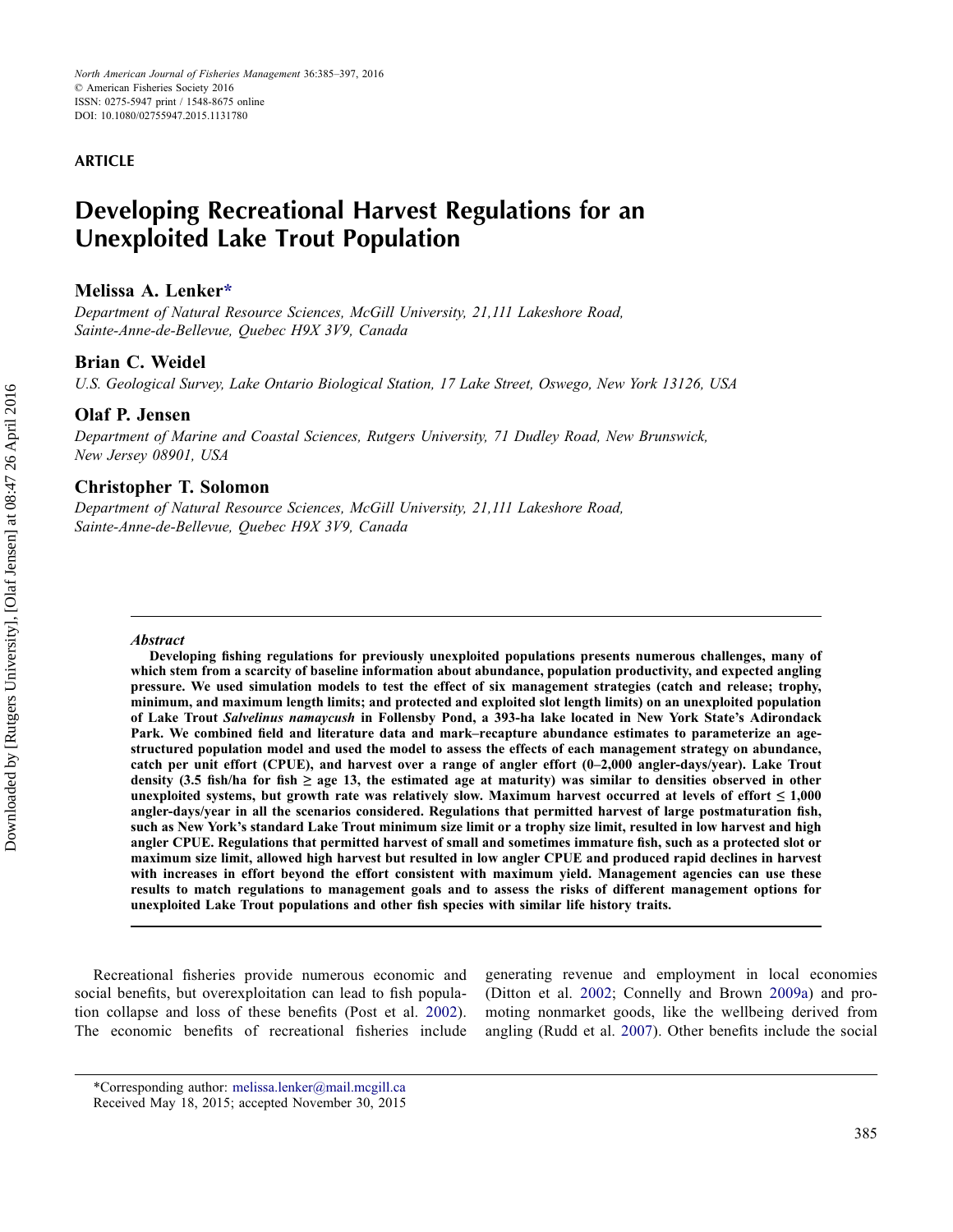aspects of promoting ecological responsibility and furthering environmental education (Kearney [2007](#page-11-2)). The economic benefits provided by high-quality fisheries can be substantial (Connelly and Brown [2009a](#page-11-1)), but they are diminished when populations are overfished and anglers seek better angling opportunities elsewhere (Johnson and Carpenter [1994](#page-11-3)). The restoration of depleted populations typically requires stocking, significantly restricting fishing pressure, or temporarily closing the fishery. Restoration in the form of resource restriction can be unpopular, particularly if the fishery decline is unrecognized, such as in the "shifting baseline" syndrome (Pauly [1995\)](#page-12-2).

Unique challenges and opportunities arise when previously unexploited fisheries open to exploitation due to the acquisition of new public lands. The most significant challenge in opening an unexploited population to fishing is providing management that preserves the fishery's culturally and economically valuable features. This challenge is often exacerbated by a scarcity of baseline information about fish abundance, population productivity, and expected angling pressure. Despite the challenges, the benefit in opening previously unexploited lakes to angling is the opportunity to create exceptionally high-quality angling resources by providing management that maintains fish size structure and abundance as similar as possible to the unexploited state.

In this study, we explored potential management strategies for a previously unexploited population of Lake Trout Salvelinus namaycush in New York State's Adirondack Park. Lake Trout, a freshwater char indigenous to Canada, Alaska, and portions of the northeastern United States, are characterized by slow growth, long life, late maturity, and low reproductive potential (Page and Burr [1991](#page-12-3)). These characteristics make them particularly susceptible to overfishing, and many exploited populations have declined or are maintained by stocking (Post et al. [2002](#page-12-0); Purchase et al. [2005](#page-12-4)). Even many northern populations that were previously unexploited or lightly fished are facing increasing fishing pressure due to the increasing popularity of northern tourism and the access provided by forestry roads (Gunn and Sein [2000;](#page-11-4) Kaufman et al. [2009\)](#page-11-5). Our focal population in Follensby Pond has been under private land ownership and essentially unfished for at least 60 years, but managers are now considering opening it to public fishing.

We used field and literature data to parameterize an agestructured model for the Lake Trout population in Follensby Pond and used the model to test six potential fishery management strategies (catch and release; trophy, minimum, and maximum length limits; and protected and exploited slot length limits) across a range of angler effort. We describe how the management strategy and the level of effort affect Lake Trout abundance, CPUE, and harvest, thereby illustrating tradeoffs between potential alternative management goals. In addition to their obvious applicability to managing this particular population, our results will be of interest in other settings in which management decisions have to be made about previously unexploited populations of Lake Trout or other species with similar life histories.

#### METHODS

Study site.—Our study site was Follensby Pond (44.177°N, 74.372°W), an oligotrophic lake in Harrietstown, Franklin County, New York, located inside of New York State's Adirondack Park [\(Table 1](#page-1-0)). The unexploited 392.9-ha lake reaches a maximum depth of 33 m. It has three shallow bays that lack hypolimnetic habitat during the stratified season (when thermocline depth is 8–10 m) and may provide a refuge from Lake Trout predation for prey fishes. Follensby Pond sustains a wide variety of fish species, including Cisco Coregonus artedi, Largemouth Bass Micropterus salmoides, Smallmouth Bass Micropterus dolomieu, sunfishes Lepomis spp., and others.

Data collection.—To assess population size and age structure, we sampled Lake Trout with six-paneled small-mesh gill nets (1.8 m [6 ft] high with two panels each of 38-mm [1.5-in], 50.8-mm [2.0-in], and 63.5-mm [2.5-in] stretch mesh; spring and limited fall sets), Oneida style trap nets (car  $1.2 \times 1.2$  m, leader 21.9 m, wings 8.4 m; fall spawning season), and angling (limited spring and fall) from May 2013 to November 2014. Small-mesh (1.5–2.5-in mesh) gill nets fished for a short duration were used to minimize sampling mortality and allow for direct comparison to New York State Department of Environmental Conservation Adirondack Lake Trout surveys. Gill nets were set both parallel and perpendicular to shore in areas of high Lake Trout density to increase capture rate. Gill-net effort was focused on rocky ledges, the entrances to shallow bays, and deep, open water. The majority of gill nets were set for 90 min on the bottom of the lake in depths ranging from 1.6 to 30.9 m. Almost all fish sampled were caught by gill nets and angling; the primary spawning bed on Follensby Pond was too steep for the trap nets to be effective, and only one Lake Trout was caught by this method.

For all the Lake Trout captured, we measured total length to the nearest millimeter and mass to the nearest 10 g and inserted a passive integrated transponder (PIT) tag (Oregon RFID FDX-B; 12 mm  $\times$  2.15 mm at 134.2 kHz) with a syringe injector for mark–recapture analysis; 34% were double tagged with an adipose fin clip to assess PIT tag loss. We dissected Lake Trout that were accidentally killed during the course of

<span id="page-1-0"></span>TABLE 1. Physical and chemical characteristics of Follensby Pond. We collected a pooled mixed sample from 0, 2, and 4 m in May 2014 before thermocline formation. Values are given as the mean or mean  $\pm$  SD.

| <b>Test</b>              | Value                                   |
|--------------------------|-----------------------------------------|
| Total nitrogen           | $0.327 \text{ mg/L}$                    |
| Total phosphorus         | 4.8 $\mu$ g/L                           |
| Dissolved organic carbon | $3.75 \pm 0.05$ mg/L                    |
| Total dissolved solids   | $18.1 \pm 0.3$ mg/L                     |
| Conductivity             | $27.85 \pm 0.44 \text{ }\mu\text{S/cm}$ |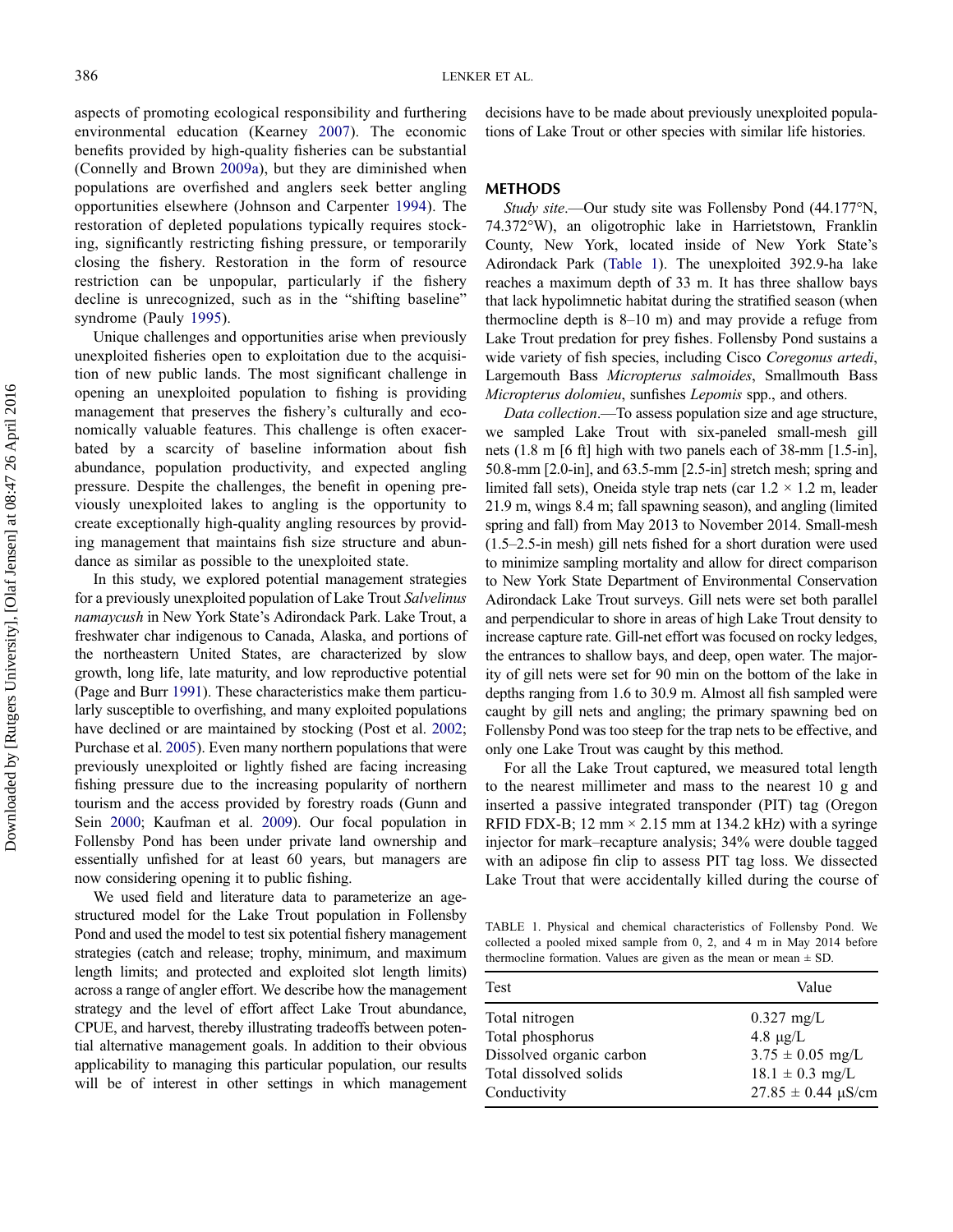angling or gillnetting. Lake Trout that did not recover from capture were euthanized and counted as accidental mortalities. Sagittal otoliths were removed and fish age was interpreted from transverse sections ( $n = 26$ ) following the protocol in Jenke [\(2002](#page-11-6)).

Estimating abundance.—We estimated Lake Trout abundance with the continuous Schnabel mark–recapture method, using the spring 2013 and 2014 field seasons as sampling periods. The continuous Schnabel model uses the number of individuals captured  $(N)$ , marked  $(M)$ , and recaptured  $(R)$  in each sampling period to estimate population size  $(N)$  as follows:

$$
\check{N} = \sum (M \cdot N) / \Big[ \sum R + 1 \Big] \tag{1}
$$

The sampling period of 1.5 years violates the continuous Schnabel's closed-population assumption; the resulting abundance estimate may be artificially inflated by the death of marked individuals. However, the effects of violating the closed-population assumption are likely minimal since the natural mortality rate of adult Lake Trout is low. For example, given the age-structured natural mortality rates estimated in Sitar et al. [\(1999](#page-12-5)), 84.6% of individuals tagged in the first sampling period would still be available for recapture during the last sampling period. Immigration and emigration of adult Lake Trout is likely negligible because Follensby Pond has a narrow, shallow entrance (2.1 m wide and 0.2–2.0 m deep) and genetic research has indicated little to no migration among Lake Trout, even in systems where movement between waterbodies is physically possible (McCracken et al. [2013\)](#page-12-6).

Population model.—We built an age-structured population model to describe the dynamics of the Follensby Pond Lake Trout population, in which we keep track of the abundance and biomass (kg) of each age-group  $(a)$  in each year  $(t)$ . The model uses equation (2a) to calculate angler catch  $(C_{t, a})$  as a function of Lake Trout catchability  $(q_t)$ , age-specific vulnerability to angling  $(v_a)$ , angling effort  $(E_t)$ , abundance  $(N_t, a)$ , and the age-specific fraction of captured fish that are retained  $(h_a)$ .

$$
C_{t,a} = q_t \cdot v_a \cdot E_t \cdot N_{t,a} \cdot h_a \tag{2a}
$$

Postrelease mortality  $(P_{t, a})$  was calculated by applying a postrelease mortality rate  $(p)$  to Lake Trout that are caught and released:

$$
P_{t,a} = q_t \cdot v_a \cdot E_t \cdot N_{t,a} \cdot (1 - h_a) \cdot p \tag{2b}
$$

Population size at the next annual time step  $(N_{t+1, a})$  was calculated as a function of the annual natural survival rate  $(s_a)$ , last year's abundance  $(N_{t, a})$ , and fish that were removed from the population by harvest  $(C_{t, a})$  or postrelease mortality  $(P_{t, a})$ :

$$
N_{t+1, a+1} = s_a \cdot N_{t, a} - C_{t, a} - P_{t, a} \quad a > 1 \tag{2c}
$$

Recruitment  $(N_{t-1})$ ; the number of age-1 fish added to the population from spawning in the previous year) was calculated as a function of adult spawning stock biomass using a Beverton–Holt stock–recruitment relationship (SRR). The Beverton–Holt model describes rapid increases in recruitment at low spawning stock sizes and relatively constant recruitment at larger spawning stock sizes. The Beverton–Holt SRR parameterization that we used is as follows:

$$
N_{t,1} = (0.8 \cdot R_0 \cdot z \cdot B_t) / [0.2 \cdot \varphi \cdot (1 - z) + (z - 0.2) \cdot B_t] \quad a = 1, \tag{2d}
$$

where  $N_{t-1}$  is the recruitment of age-1 fish into the population at time t,  $R_0$  is recruitment at the unfished spawning stock biomass, z is a steepness parameter that describes the proportion of  $R_0$  produced by 20% of the unfished biomass  $(B_0)$ ,  $B_t$  is the spawning stock biomass at time t, and  $\varphi$  ( $B_0/R_0$ ) is the spawning biomass produced per recruit at unfished equilibrium (Mace and Doonan [1988;](#page-11-7) [Table 2\)](#page-3-0). Spawning stock biomass  $(B_t)$  was calculated as the biomass for all Lake Trout  $\geq 13$  years in age, based on the mean length and weight for each age-class.

We used our estimates of abundance and size structure in combination with the allometric growth model (equation 4) to calculate unfished spawning stock biomass. Assuming that this unexploited population is at equilibrium, we calculated unfished recruitment as the biomass of age-1 fish required to replace individuals succumbing to natural mortality. To calculate spawning stock biomass (kg), we used a species-specific estimate of  $0.86$  for the steepness parameter  $(z)$  from Myers et al. [\(1999](#page-12-7)) and 100% maturity at 13 years of age. Age of maturity was determined by the length of the smallest Lake Trout caught during the spawning period.

We used 25 years of age as our plus group, the oldest modeled age of fish in the population, because the length of the largest fish caught during the field work (814 mm) roughly corresponded to an age of 25 years in our fitted von Bertalanffy growth model. A summary of all of the parameters with their estimated values appears in [Table 2.](#page-3-0)

We used otoliths from 26 Lake Trout of known length to estimate growth rates using the von Bertalanffy growth model as follows:

$$
L_a = L_{\infty} \cdot (1 - e^{-K(a - a_0)}), \tag{3}
$$

where  $L_a$  is the total length at age a,  $L_\infty$  is the asymptotic average total length,  $K$  is a growth rate coefficient, and  $a_0$  is the x-intercept or the hypothetical age at which a fish has zero length (Quinn and Deriso [1999](#page-12-8)). We fit this model via Markov Chain Monte Carlo sampling in AD Model Builder (ADMB software; Otter Research, Sidney, British Columbia), using data from other North American Lake Trout populations (Trippel and Beamish [1989](#page-12-9); Keller et al. [1990](#page-11-8); Payne et al. [1990;](#page-12-10) He and Stewart [2001;](#page-11-9) Giroux [2003](#page-11-10); Lavigne et al. [2010](#page-11-11); Hansen et al. [2012\)](#page-11-12) to construct Gaussian prior distributions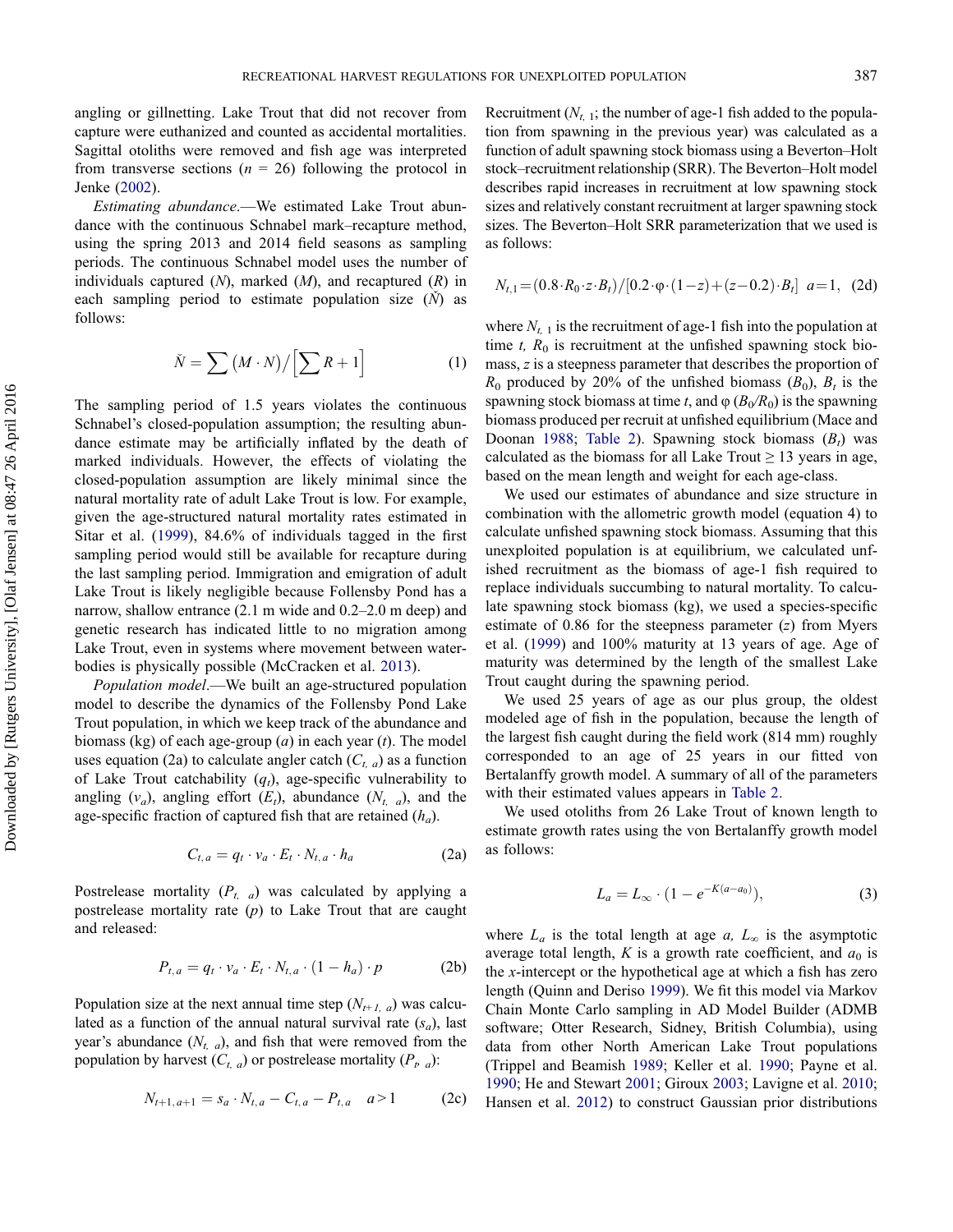<span id="page-3-0"></span>

|  |  | TABLE 2. Summary of the model parameters. |
|--|--|-------------------------------------------|
|  |  |                                           |

| Parameter                                          | Value                         | Unit                      | Method and (or) source                                                                                                |
|----------------------------------------------------|-------------------------------|---------------------------|-----------------------------------------------------------------------------------------------------------------------|
| Growth                                             |                               |                           |                                                                                                                       |
| von Bertalanffy growth rate $(K)$                  | $0.034$ (SD, $0.011$ )        | $Year^{-1}$               | Fit to length and age data                                                                                            |
| von Bertalanffy asymptotic length $(L_{\infty})$   | 1,398.8 (SD, 309.1)           | mm                        | Fit to length and age data                                                                                            |
| von Bertalanffy age intercept $(a_0)$              | $-0.021$ (SD, 0.644)          | Years                     | Fit to length and age data                                                                                            |
| Length–weight coefficient $(\alpha)$               | $-13.23$ (SD, 0.15)           | $\mathrm{g\cdot mm}^{-1}$ | Fit to length and weight data                                                                                         |
| Length–weight exponent $(\beta)$                   | $3.24$ (SD, 0.02)             |                           | Fit to length and weight data                                                                                         |
| Recruitment                                        |                               |                           |                                                                                                                       |
| Beverton–Holt unfished recruitment $(R_0)$         | 0.83                          | kg                        | Calculated from natural mortality (Sitar et<br>al. 1999) and assumption of equilibrium<br>age structure and abundance |
| Beverton-Holt unfished spawning<br>biomass $(B_0)$ | 3,023.3                       | kg                        | Adult unfished biomass based on mark-<br>recapture abundance estimate and natural<br>mortality (Sitar et al. 1999)    |
| Beverton-Holt steepness $(z)$                      | 0.86                          |                           | Myers et al. (1999)                                                                                                   |
| Average age at maturity                            | 13                            | Years                     | Age corresponding to smallest size caught<br>during spawn                                                             |
| Mortality                                          |                               |                           |                                                                                                                       |
| Age-specific instant natural mortality $(M_a)$     | $0.108 - 0.797$               |                           | Sitar et al. (1999)                                                                                                   |
| Postrelease mortality rate $(p)$                   | 0.15                          |                           | Loftus et al. 1988; Muoneke and Childress<br>1994                                                                     |
| Age structure                                      |                               |                           |                                                                                                                       |
| Abundance ( $\geq$ age 12)                         | 3,000<br>$(CI = 2,036-5,708)$ |                           | Individual Mark-recapture analysis                                                                                    |
| Plus group                                         | 25                            | Years                     | von Bertalanffy age corresponding to largest<br>Lake Trout caught                                                     |

for the growth rate coefficient (K;  $\mu = 0.171$ ;  $\sigma = 0.059$ ;  $n = 70$ ) and x-intercept ( $a_0$ ;  $\mu = -0.864$ ;  $\sigma = 1.515$ ;  $n = 17$ ). We did not include a prior distribution for the asymptotic average maximum body size ( $L_{\infty}$ ) because  $L_{\infty}$  literature values were strongly correlated with growth rate coefficient estimates  $(K: r = -0.556)$ .

We convert from length to weight using an allometric growth model as follows:

$$
W_a = \alpha \cdot L^{\beta}_{\alpha}, \qquad (4)
$$

where  $W_a$  is the weight at age a,  $L_a$  is again the length at age a, α is a scaling constant, and β is the allometric growth parameter (Quinn and Deriso [1999](#page-12-8)). We fit this model to the Follensby Pond data by least squares after a linearizing logarithmic transformation.

We applied the age-structured natural mortality relationship described in Sitar et al. ([1999\)](#page-12-5) to the Follensby Pond population. The Sitar et al. [\(1999](#page-12-5)) natural mortality estimates are parameterized with Lake Trout data taken from Lake Huron.

The Sitar et al. ([1999\)](#page-12-5) relationship follows a type-III survivorship curve that asymptotes at age 5.

We used 220 h of Follensby Pond angling data from 25 anglers of mixed experience and skill level to calculate catchability  $(q)$ , the proportion of the population removed by one unit of fishing effort, as follows:

$$
q = C/(E \cdot N),\tag{5}
$$

where  $C$  is the catch per angler-day (assuming 4 h/angler-day),  $E$  is the effort (1 angler-day), and  $N$  is the estimated population size of Lake Trout vulnerable to angling (those  $\geq$  350 mm length). The observed catchability estimate  $(9.07 \cdot 10^{-4}$  anglerday<sup>-1</sup>) compared favorably to an independently derived catchability estimate  $(8.13 \cdot 10^{-4} \text{ angular-day}^{-1})$  calculated from estimated Lake Trout abundance in Follensby Pond and an empirical relationship described by Shuter et al. [\(1998](#page-12-11)) for Ontario lakes, in which catchability varies inversely with abundance. In the Shuter et al. [\(1998](#page-12-11)) relationship, catchability increases rapidly as population size nears zero, creating a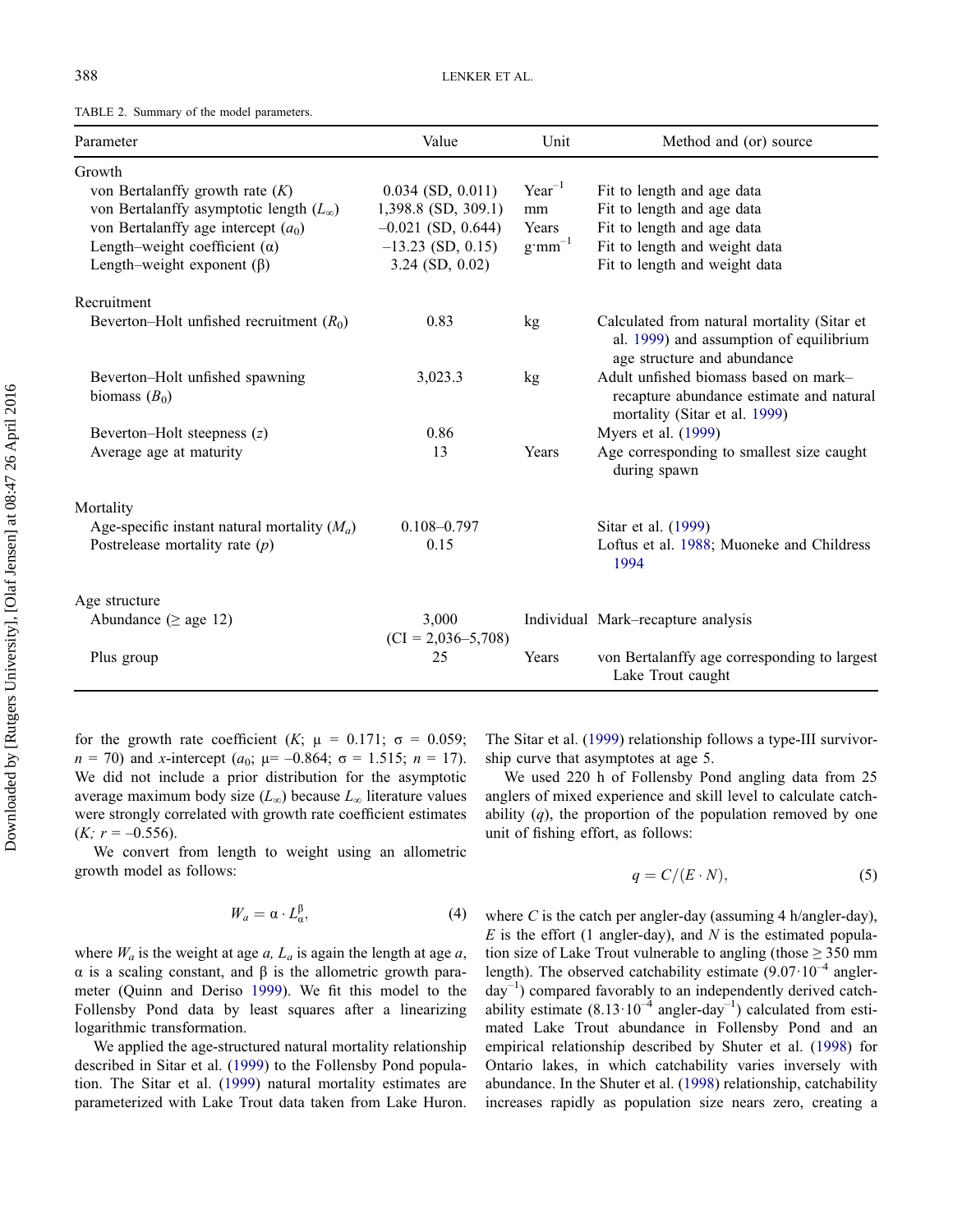<span id="page-4-0"></span>TABLE 3. Angling effort data from Adirondack lakes with Lake Trout fisheries. The county is the county in which the lake is located, and the area is the surface area of the lake. For each lake, we multiplied the total estimated angling effort for all species by the estimated proportion of the angling effort that is directed at Lake Trout (% LT) to estimate the effort directed at Lake Trout in angler-days/year and angler-days·year<sup>-1</sup>·ha<sup>-1</sup> (Effort–LT; mean with 95% CI in parentheses). Estimates of the proportion of effort directed at Lake Trout were available at the lake level for Lake George but at the county level for the other lakes. Data on total effort and proportional Lake Trout effort are from Connelly and Brown [\(2009a](#page-11-1); [2009c\)](#page-11-14), including unpublished data on Lake Placid. We used the grand mean and confidence bounds for Lake Trout effort from these five lakes to estimate plausible levels of effort for Follensby Pond (1,227 angler-days/ year; 95% CI = 930–1,525) by multiplying the lake-average effort directed at Lake Trout per hectare (3.1 angler-days year<sup>-1</sup>·ha<sup>-1</sup>; 95% CI = 2.4–3.9) by Follensby Pond's surface area (393 ha).

| Lake           | County          | Area (ha) | $% \mathrm{LT}$ | Effort-LT<br>(angler-days /year) | Effort-LT<br>$(\text{angler-days } \text{ 'year}^{-1} \cdot \text{ha}^{-1})$ |
|----------------|-----------------|-----------|-----------------|----------------------------------|------------------------------------------------------------------------------|
| Indian Lake    | <b>Hamilton</b> | 1,766.5   | 0.135           | $3,628$ $(2,843-4,414)$          | $2.1(1.6-2.5)$                                                               |
| Lake Placid    | Essex           | 878.2     | 0.093           | $921(715-1,127)$                 | $1.0(0.8-1.3)$                                                               |
| Raquette Lake  | Hamilton        | 1.993.1   | 0.135           | $3,508$ $(2,149-4,867)$          | $1.8(1.1-2.4)$                                                               |
| Schroon Lake   | <b>Hamilton</b> | 1,618.7   | 0.135           | 8,950 (6,253–11,647)             | $5.5(3.9-7.2)$                                                               |
| Lake George    | Warren          | 11,395.9  | 0.206           | 59,536 (50,935–63,138)           | 5.2 $(4.5-6.0)$                                                              |
| Follensby Pond | Franklin        | 392.9     | 0.142           | $1,227$ (930-1,525)              | $3.1(2.4-3.9)$                                                               |

threshold of effort past which abundance and harvest decline rapidly with increasing harvest. We used the value that we derived from the Shuter et al. [\(1998](#page-12-11)) relationship in the fixedcatchability model scenarios that we present and allow catchability to vary with abundance according to Shuter et al. [\(1998](#page-12-11)) in our variable-catchability scenarios.

We simulated the implications of plausible levels of effort and catchability and six potential harvest regulations for the longterm population status and fishery quality of the Lake Trout fishery in Follensby Pond. We considered levels of effort consistent with observed effort directed at Lake Trout in other Adirondack lakes, ranging from 0 to 2,000 angler-days per year. Effort directed at Lake Trout on five other Adirondack lakes varied between 1.0 and 5.5 angler-days year<sup>-1</sup> ha<sup>-1</sup>, suggesting that, based on its area, Follensby Pond might receive between 930 and 1,525 angler-days/year of effort at equilibrium [\(Table 3](#page-4-0)).

The six potential harvest regulations that we considered were standard New York State harvest regulations (harvest > 533 mm or  $> 21$  in), catch and release (no harvest), trophy (harvest > 762 mm or > 30 in), maximum length limit (harvest  $<$  457 mm or  $<$  18 in), slot limit protecting spawning stock (harvest  $\leq 610$  and  $> 763$  mm or  $\leq 24$  and  $> 30$  in), and a slot limit exploiting stock 533–610 mm (harvest 21–24 in). In all of these scenarios, we assume that 5% of hooked illegal-sized fish are retained in violation of the law and postrelease mortality kills 15% of all fish hooked (Loftus et al. [1988](#page-11-13); Muoneke and Childress [1994\)](#page-12-12). We also assume that anglers voluntarily release 62% of hooked legal fish, based on the yearly average reported creel rate ( $\mu$  = 0.38; σ = 0.12) for Lake Trout in Lake George, New York, from 2009 to 2011 (Zollweg [2010;](#page-12-13) Zollweg [2011](#page-12-14); Pinheiro [2013\)](#page-12-15).

Sensitivity analysis.—There are substantial uncertainties in our analysis which affect the predicted equilibrium status of the stock at a given level of effort. To illustrate these uncertainties, we analyzed the sensitivity of the model to key parameters based on the simulated equilibrium abundance of Lake Trout vulnerable to angling  $($  > 350 mm) in the standard New York State harvest regulation scenario. The parameters that we varied were initial abundance, Beverton–Holt steepness, von Bertalanffy growth rate  $(K;$  includes variation in age at maturity), natural mortality, postrelease mortality, legal harvest, and illegal harvest. All parameter values except for SRR steepness were selected randomly from normal distributions. Variation in these parameters was allowed to propagate through the model; for instance, we recalculated the abundance of fish in each age-class based on the randomly selected value of initial abundance. Each simulation was run 1,000 times. Iterations that produced implausible (e.g., negative harvest) values were excluded from the analysis.

#### RESULTS

#### Size Structure

The size structure of the Lake Trout population in Follensby Pond appeared bimodal based on the gill-net catch data, with peaks around 275 mm and 675 mm total length [\(Figure 1A](#page-5-0)). The peak at 275 mm presumably occurred at least in part because of incomplete recruitment of smaller fish to our gill-net sampling method. The bimodal pattern could be explained by a period of accelerated growth between the age at which fish become large enough to eat energy dense Cisco and the age at which they mature; this explanation is consistent with our limited, unpublished diet data and estimated age at maturity for this population (see below). The peak at 675 mm was also reflected in the angling catch ([Figure 1B\)](#page-5-0). Most fish caught by angling (82%) were between 550 and 750 mm total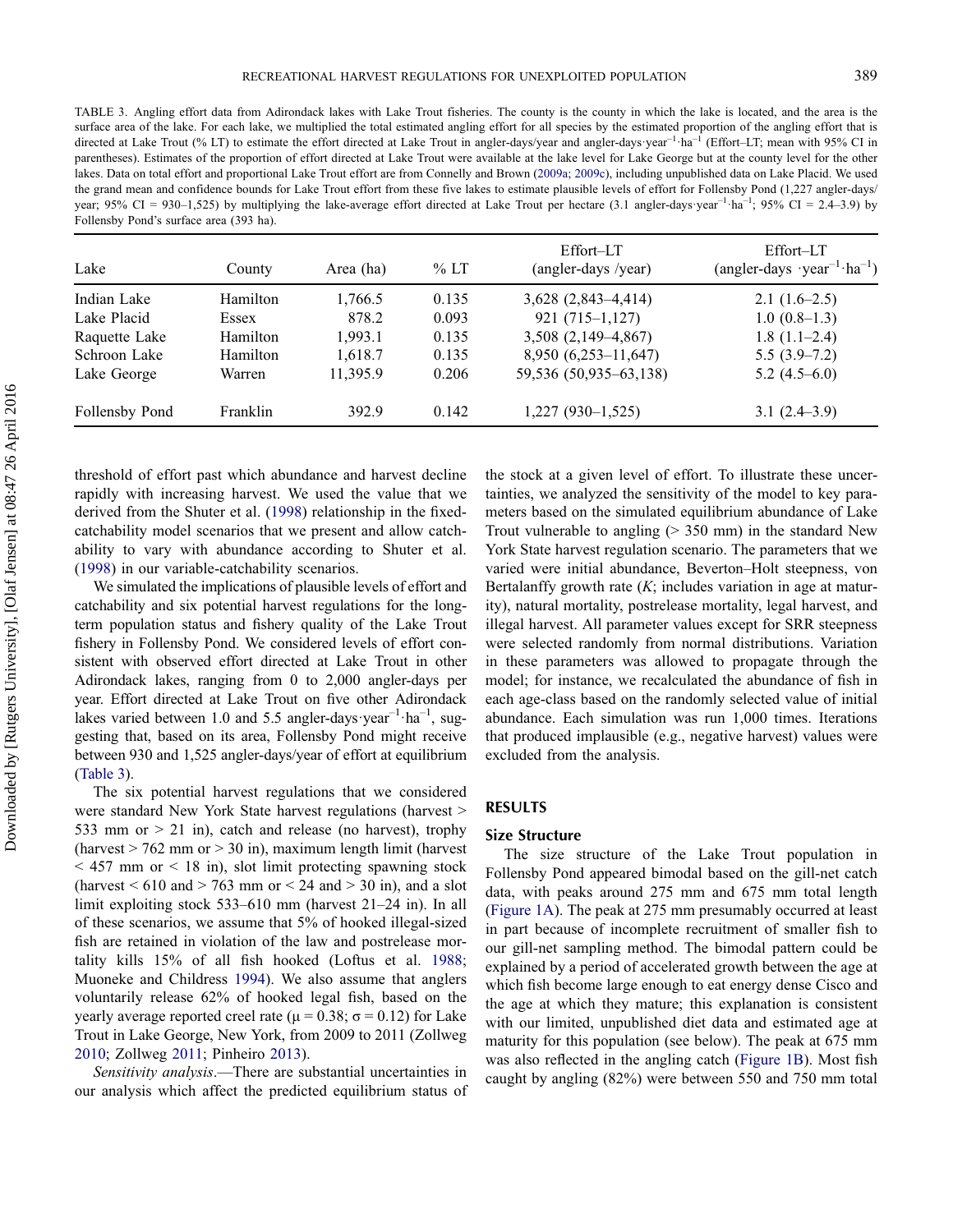

<span id="page-5-0"></span>FIGURE 1. Relative frequency of Lake Trout by size-class in catches from (A) gill nets ( $n = 197$ ) and (B) angling ( $n = 118$ ).

length; relatively few were smaller than 550 mm (11%) or larger than 750 mm (7%).

#### Age, Growth, and Natural Mortality

We examined otoliths from 26 Lake Trout spanning nearly the full size range of captured fish, from 212 to 813 mm; the estimated ages of these fish ranged from 4 to 24 years. The fitted von Bertalanffy parameters for growth  $(K; \mu = 0.034;$  $σ = 0.011$ ), asymptotic length ( $L_{∞}$ ;  $μ = 1398.8$ ;  $σ = 309.1$ ), and the x-intercept ( $a_0$ ;  $\mu$  = –0.021;  $\sigma$  = 0.644) were used in subsequent analyses ([Table 2;](#page-3-0) [Figure 2\)](#page-5-1). The allometric relationship between weight and length, including SE in the calculations, was as follows:  $log(weight) = (-13.23 \pm 0.15) +$  $(3.24 \pm 0.02)$ ·log(length), where  $\sigma^2 = 0.028$ ,  $n = 275$ , and  $R^2 = 0.984$ .

We estimated the age at maturity for Lake Trout in Follensby Pond to be 13 years because the smallest of the 49 fish that we caught on or near the spawning grounds was a ripe



<span id="page-5-1"></span>FIGURE 2. Graph of the von Bertalanffy growth model (equation 3) fit to the length-at-age data for 26 Lake Trout. The parameter estimates are given in [Table 2](#page-3-0).

female 522 mm in total length, which corresponds to 13 years old given our fitted age–length relationship.

Natural mortality was estimated from Sitar et al. [\(1999](#page-12-5)) for all age cohorts. Instantaneous natural mortality for age-1 Lake Trout was fixed at 0.8 and decayed exponentially to 0.1 by age 5; it remained constant thereafter.

#### Abundance

The estimated abundance of Lake Trout > 280 mm (estimated age 7), based on mark–recapture data and the continuous Schnabel model, was 3,000 individuals, with a 95% confidence interval of 2,036–5,708 fish. This estimate is based on totals over the four sampling periods of 315 captured, 215 marked, and 15 recaptured fish. Although the rate of PIT tag loss is generally low in salmonids (Ombredane et al. [1998](#page-12-16); Dare [2003](#page-11-15); Hockersmith et al. [2003](#page-11-16)), we caught three fish that had no PIT tag yet seemed to have tagging scars; one of these three fish had an adipose clip. We counted all three of these fish as recaptures and used this estimate for the remainder of the analysis. If all three of these fish had indeed been tagged, then our estimated tag loss rate is 20%. However, if the two fish with apparent tagging scars were not actually tagged, than our abundance estimate would be 3,430 individuals  $(95\% \text{ CI} = 2,279-6,923)$ .

We used our abundance and natural mortality estimates to simulate an initial age structure to use in our analyses [\(Figure 3](#page-6-0)). We calculated abundance for Lake Trout < 280 mm (ages < 7) by extrapolating backwards from age-7 abundance using the estimated age-specific natural mortality rates. Given these assumptions, we estimated that the population currently includes 7,298 fish  $\geq$  age 1,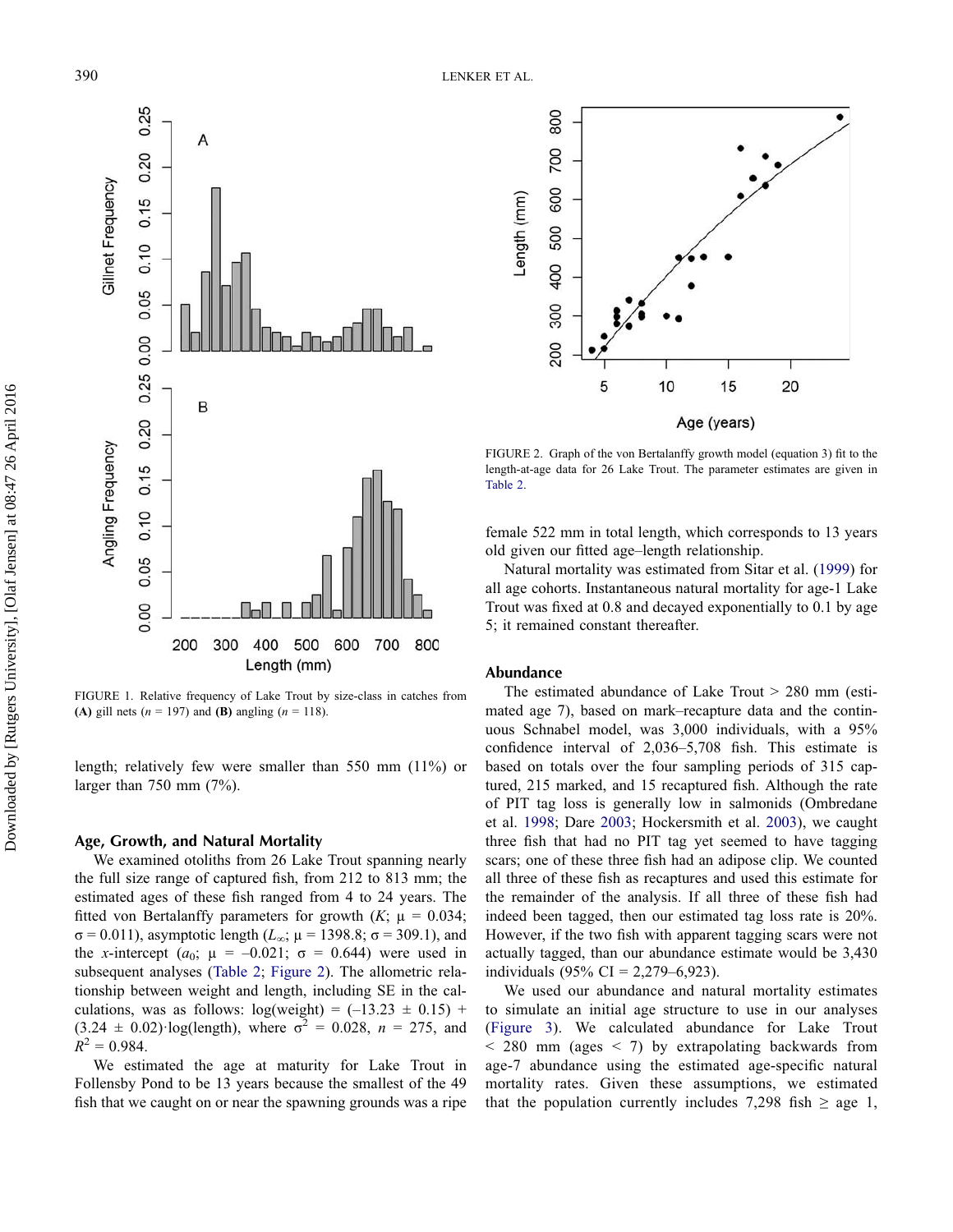

<span id="page-6-0"></span>FIGURE 3. Age structure of angling-vulnerable Lake Trout (> 350 mm) simulated from estimated natural mortality (Sitar et al. [1999](#page-12-5)) and mark– recapture abundance and used as the initial condition in simulation models.

2,330 fish vulnerable to angling  $(> 350$  mm), 1,356 sexually mature fish, and 106 trophy-sized  $(> 762 \text{ mm})$  fish. These abundances correspond to densities of 18.6 fish/ha for fish  $\geq$ age 1 and 3.5 fish/ha for fish  $\geq$  age 13, the estimated age at maturity.

#### Management Scenarios

We focus on reporting equilibrium conditions at the end of 1,000-year simulation runs. Transient nonequilibrium dynamics of abundance and age structure typically persisted for  $\leq 100$  years in our simulations.

Modeled equilibrium fish abundance and angler CPUE were negatively related to effort in all of the harvest regulation scenarios [\(Figure 4](#page-6-1)). The catch-and-release and trophy regulations, which minimize harvest, produced the highest fish abundances and angler CPUEs across the entire range of efforts [\(Figure 4A](#page-6-1)–[C\)](#page-6-1). Given the assumptions of our model, effort levels between 925 and 2,175 angler-days/year were sufficient to drive the abundance of angling-vulnerable Lake Trout to zero in all but the catch-and-release scenario, which required 2,800 angler-days/year. Even in the catch-andrelease scenario, postrelease mortality and illegal harvest led to greatly reduced abundance at high but realistic levels of effort.

Maximum angler CPUE occurred at the lowest levels of effort, and maximum harvest occurred at levels of effort  $\leq$  1,000 angler-days/year ([Figure 4C](#page-6-1)–[E](#page-6-1)). The harvest of individuals was fairly constant across broad ranges of effort for the standard New York State, exploited slot, and trophy regulation strategies, which protected small fish and reduced the number of fish harvested. It was higher and more sharply peaked for the maximum size and protected slot regulation



<span id="page-6-1"></span>FIGURE 4. Simulated equilibrium of the (A) spawning biomass, (B) abundance of Lake Trout vulnerable to angling  $(> 350 \text{ mm})$ , (C) angler CPUE, (D) harvest in individuals, and (E) harvest in kilograms across a range of angler effort for six different harvest regulation scenarios. The scenario names are given in panel A along with the sizes of fish that are allowed to be harvested in each scenario ( $NYS = New York State$ ); no harvest is allowed in the catchand-release scenario. All parameters except those describing the harvest scenarios were held at the base values given in [Table 2](#page-3-0).

scenarios, which focused harvest on smaller individuals [\(Figure 4D](#page-6-1)). The management strategies that maximize the biomass harvested are not always those that maximize the number of individuals harvested. For instance, the standard regulations produced high harvest in biomass while the maximum length regulations produced high harvest in individuals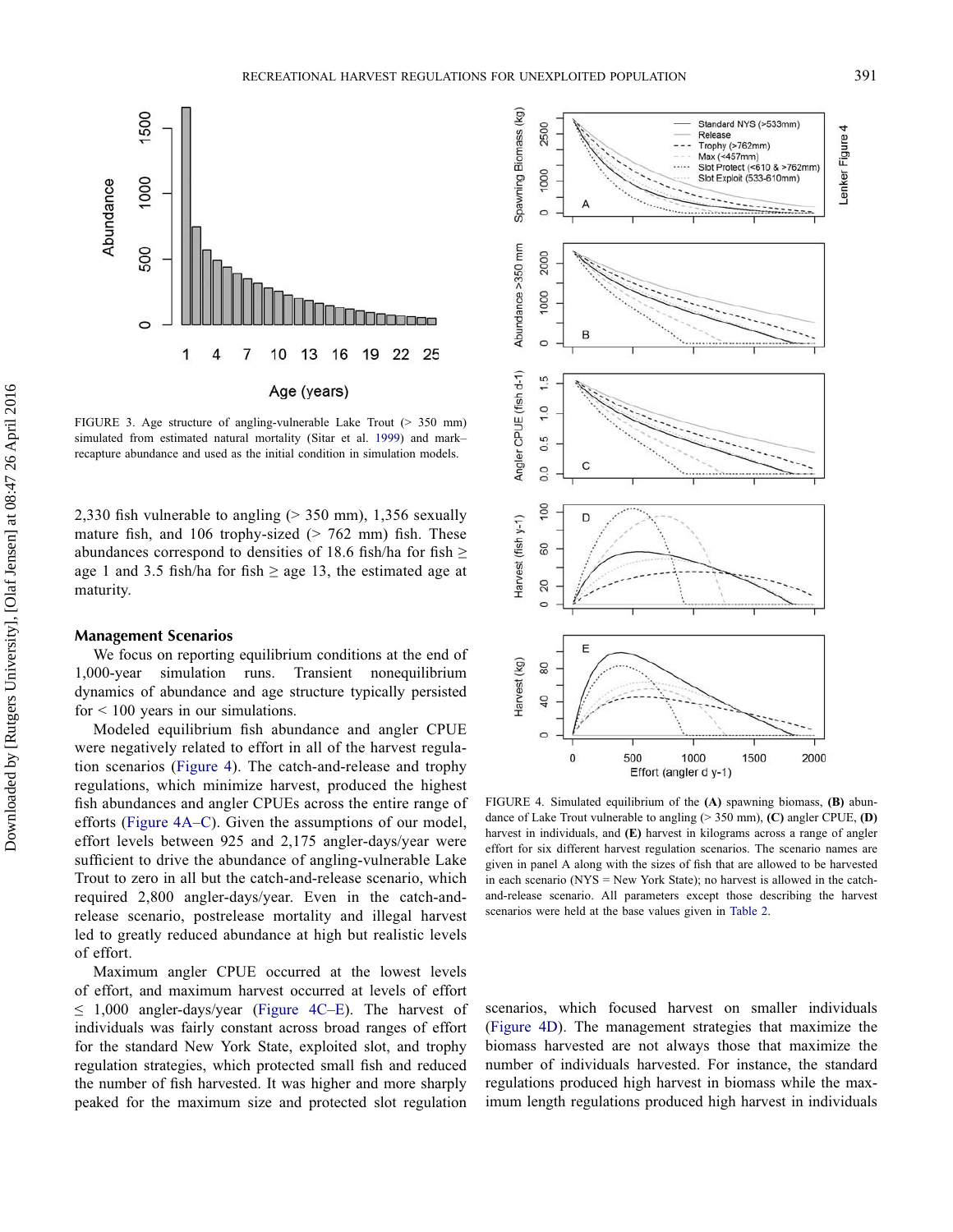[\(Figure 4D,](#page-6-1) [E\)](#page-6-1). Maximum sustainable harvests did not exceed 104 individuals/year or 99 kg/year for any of the regulations.

Estimated sustainable effort levels are much lower if catchability varies inversely with abundance ([Figure 5\)](#page-7-0). The results described above ([Figure 4](#page-6-1)) assume that catchability remains constant at  $8.13 \cdot 10^{-4}$  angler-day<sup>-1</sup> regardless of Lake Trout abundance. If Lake Trout catchability does in fact vary inversely with abundance as described by Shuter et al. ([1998\)](#page-12-11) and effort remains constant as abundance declines, then levels of effort between 175 and 550 angler-days/year are sufficient to drive the abundance of angling-vulnerable Lake Trout (> 350 mm) to zero in all of the regulation scenarios. Furthermore, when catchability varies in this manner, the relationships between effort and equilibrium abundance or catch have sharp thresholds so that small changes in fishing effort near the threshold can produce large changes in fishery status [\(Figure 5\)](#page-7-0).

We investigated the uncertainties in our results by varying key parameters in a sensitivity analysis [\(Table 4;](#page-8-0) [Figure 6](#page-9-0)). The results of [Figure 6](#page-9-0) indicate that the model is sensitive to changes in initial abundance, SRR steepness, postrelease mortality, and growth, which also incorporates the uncertainty present in the age-at-maturity estimate. In contrast, the model is much less sensitive to changes in natural mortality, legal harvest, and illegal harvest (poaching). Overall, the cumulative effect of the unknowns illustrated with varying catchability ([Figure 5\)](#page-7-0) and the sensitivity analysis ([Figure 6\)](#page-9-0) indicate that the Follensby Pond population could be significantly more vulnerable or resilient to harvest than our results currently indicate.

We also investigated how long it would take an overfished Lake Trout population to return to preexploitation abundance in the absence of fishing by allowing the simulated equilibrium age structure at 1,227 annual angler-days of effort in the standard New York State fishery strategy to run in time without fishing pressure. It took approximately 30 years to restore preexploitation abundance [\(Figure 7\)](#page-9-1).

#### DISCUSSION

Several contrasting management possibilities for populations like the Follensby Lake Trout population are emphasized by our harvest scenario analyses. Regulations that permit harvest of large, postmaturation fish (i.e., the exploited slot limit [533– 610 mm] and the trophy length limit [> 762 mm]) result in low harvest but high angler CPUE. In contrast, regulations that permit harvest of small, often immature Lake Trout (i.e., the maximum length limit [< 457 mm] and the protected slot limit [< 610 mm and > 762 mm]) allow high harvest but result in smaller populations and thus low angler CPUE. Fisheries managers can use these results to match regulations to management goals and assess the risks of different management options. For instance, if the management goal is to minimize the impact of fishing while



<span id="page-7-0"></span>FIGURE 5. Differences in simulated equilibrium conditions if catchability is constant (Constant q) or varies inversely with abundance (Variable q). Panels show the (A) spawning biomass, (B) abundance of Lake Trout vulnerable to angling ( $> 350$  mm), (C) angler CPUE, (D) harvest in individuals, and (E) harvest in kilograms across a range of angler effort for the standard harvest regulation scenario. In the variable catchability scenario, the catchability– abundance relationship follows Shuter et al. ([1998\)](#page-12-11); otherwise, parameter values are as described in [Table 2](#page-3-0).

still providing angling opportunities, then we recommend catchand-release regulations. If management goals also include limited Lake Trout harvest, then we recommend either trophy regulations or an exploited slot limit of postmaturation fish. Both the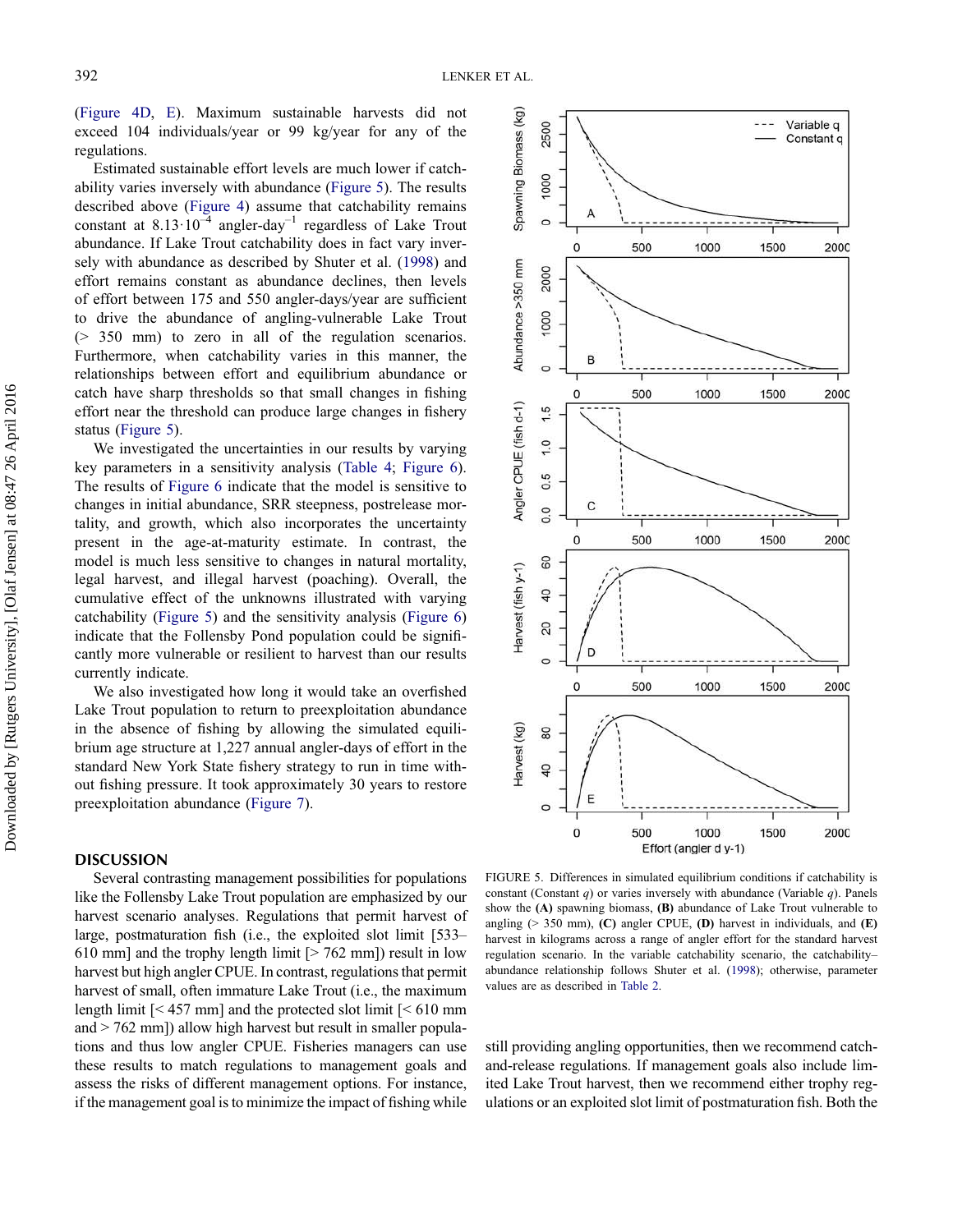<span id="page-8-0"></span>TABLE 4. Distribution of parameters used in a model sensitivity analysis, where all parameters except for SRR steepness (z; see footnote) were varied based on a normal distribution with the stated mean and SD. Each simulation was run 1,000 times. Simulation runs that produced implausible (e.g., negative harvest) values were excluded from the analysis; n is the resulting number of simulations used for each parameter. The range describes the highest and lowest simulated parameter values used in each analysis. The variation in initial abundance and harvest was based off of the mark–recapture abundance estimate and Lake Trout legal harvest data from Lake George, respectively (Zollweg [2010;](#page-12-13) Zollweg [2011](#page-12-14); Pinheiro [2013\)](#page-12-15). We estimated SDs for growth (K) and natural mortality (minimum asymptotic rate) to produce a wide range of plausible values. Growth was varied from a truncated normal distribution to produce values  $\geq 0.034$ . For postrelease mortality and illegal harvest, we estimated SD to be half of the parameter values used in the model. The results of the sensitivity analysis are shown in terms of angling-vulnerable (> 350 mm) Lake Trout abundance [\(Figure 6\)](#page-9-0).

| Panel<br>(from Figure 6) | Parameter                        | Mean  | <b>SD</b> | n     | Range           |
|--------------------------|----------------------------------|-------|-----------|-------|-----------------|
| A                        | Initial abundance $(280-800$ mm) | 3,000 | 500       | 1,000 | 1,235-4,810     |
| B                        | Beverton-Holt steepness $(z)^a$  | 0.85  | 0.06      | 1,000 | $0.60 - 0.98$   |
| $\mathcal{C}$            | Growth                           | 0.034 | 0.02      | 1,000 | $0.034 - 0.097$ |
| $\mathcal{C}$            | Age at maturity (years)          | 10.4  | 2.2       | 1,000 | $5 - 14$        |
| D                        | Natural mortality                | 0.108 | 0.025     | 1,000 | $0.036 - 0.198$ |
| E                        | Postrelease mortality            | 0.15  | 0.075     | 982   | $0.00 - 0.43$   |
| $\mathbf F$              | Harvest (legal)                  | 0.38  | 0.12      | 997   | $0.01 - 0.82$   |
| G                        | Illegal harvest                  | 0.05  | 0.025     | 983   | $0.00 - 0.13$   |

a Values for the steepness parameter were drawn from a distribution based on the Lake Trout median and Salmonidae 20th and 80th percentiles reported by Myers et al. ([1999\)](#page-12-7). Specifically, we used a Beta (20, 4.5) distribution rescaled to be bounded between 0.2 and 1.0. This distribution has a mean of 0.85, a median of 0.86, and a SD of 0.06.

maximum size limit and protected slot limit produce a high harvest of individuals. However, these regulations also result in rapidly diminishing harvest (and population) size when effort is greater than the level that yields the optimal harvest; management using these regulations should be coupled with strict control and monitoring of effort, or perhaps avoided altogether, to avoid fishery collapse. If the management goal is high harvest, the standard New York State harvest regulations also result in high harvest but do not result in rapid population collapse past the point of maximum sustainable yield.

Catch-and-release regulations produce the highest catch rates and average size of fish caught, yet they may not be attractive to managers because some resource users place a high value on harvesting fish. This conflict may be particularly strong in regions like the Adirondacks, where significant differences exist in attitudes about fishery resource use (Connelly and Brown [2009b\)](#page-11-17). Trophy regulations may be an attractive option in this setting because they allow some harvest but maintain catch rates and a size structure similar to catch and release. Fishery managers may favor regulations that offer compromise because they satisfy multiple constituencies or management goals.

Our results demonstrate both the challenge and the opportunity inherent in managing fisheries for Lake Trout and other large, slow-growing, late-maturing species. On one hand, these populations are extremely vulnerable to fishing pressure: limited effort can greatly reduce abundance and fishery quality (Shuter et al. [1998](#page-12-11); Post et al. [2002;](#page-12-0) Purchase et al. [2005](#page-12-4)). On the other hand, well-informed and careful management has the opportunity to maintain high-quality fisheries for long-lived, slow-growing species, such as Taimen Hucho taimen in northern Mongolia (Jensen et al. [2009](#page-11-18)) or Bull Trout Salvelinus confluentus in Alberta, Canada (Post et al. [2003\)](#page-12-17).

In comparison to other Lake Trout populations, the density in Follensby Pond is typical for an unexploited lake (Burr [1997;](#page-11-19) Mills et al. [2002\)](#page-12-18), but the somatic growth, as measured by the Gallucci and Quinn ([1979\)](#page-11-20) ω parameter  $(K<sub>α</sub>)$ , is particularly slow compared with Lake Trout populations in British Columbia (Giroux [2003\)](#page-11-10), Quebec (Hansen et al. [2012](#page-11-12)), Ontario (Trippel and Beamish [1989;](#page-12-9) Payne et al. [1990](#page-12-10)), and the Laurentian Great Lakes (Keller et al. [1990](#page-11-8); He and Stewart [2001\)](#page-11-9). The slow growth in Follensby Pond is probably partly due to low nutrient concentrations and primary productivity ([Table 1\)](#page-1-0). We compared our population-specific results to the life-history-based model for Ontario Lake Trout developed by Shuter et al. ([1998](#page-12-11)), which uses surface area and total dissolved solids to estimate a variety of parameters, including growth rates and yield. Given Follensby Pond's parameters (surface area = 393 ha, total dissolved solids  $= 18.09$ ), the Shuter model estimates a significantly smaller, faster-growing Lake Trout population than what we observed in Follensby Pond [\(Table 5\)](#page-9-2). These results suggest that nutrient availability may not be solely responsible for slow growth. Other contributing factors could include high density, which may slow growth via density-dependent effects (Johnston and Post [2009](#page-11-21)), competition with littoral piscivores for prey fishes (Vander Zanden et al. [1999](#page-12-19)), and long-term lack of fishing because fishing pressure can select for increased growth (Law [2000;](#page-11-22) Enberg et al. [2012](#page-11-23)).

Our model does not consider the ways in which fishing might influence the productivity of the population via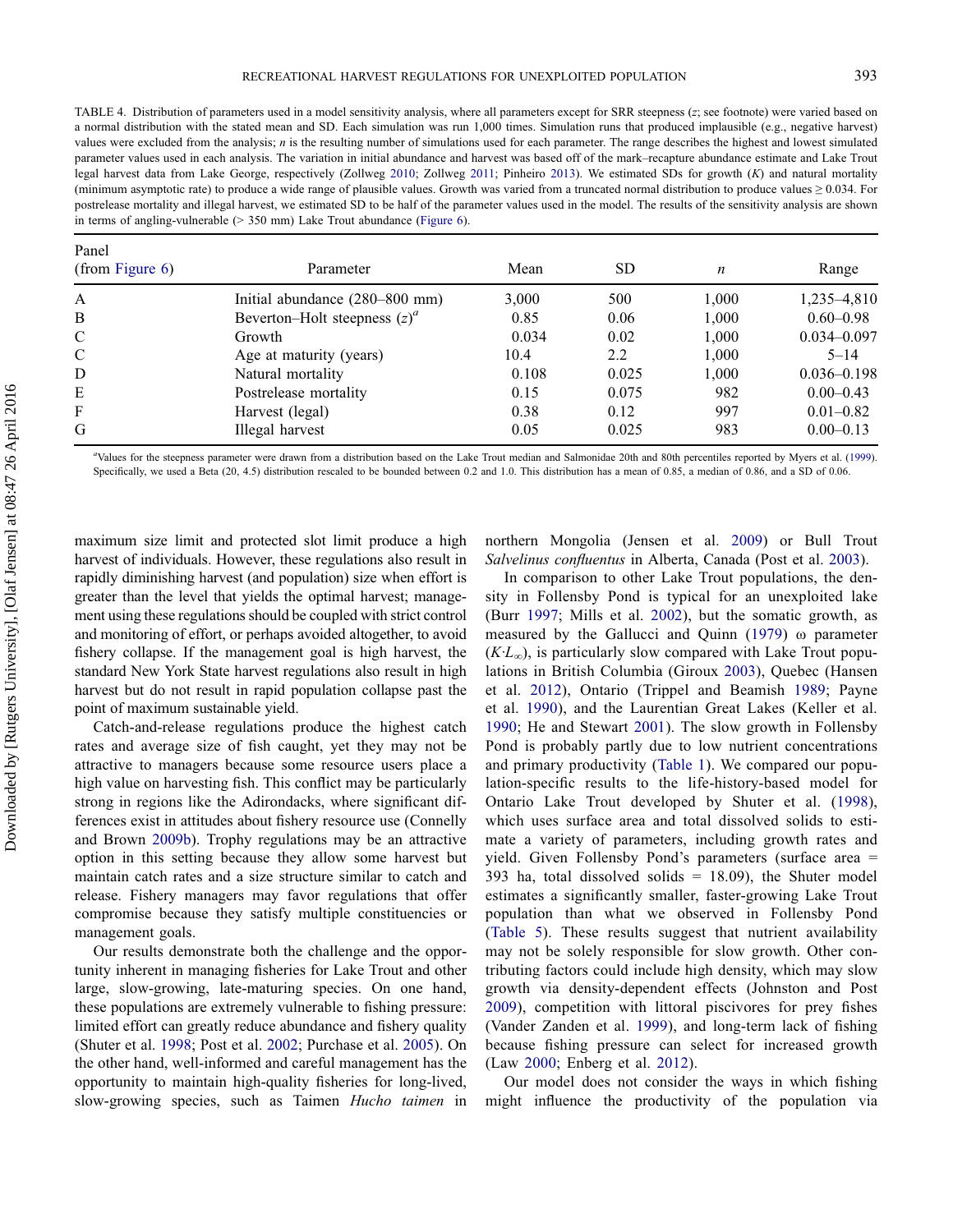

<span id="page-9-0"></span>FIGURE 6. Sensitivity of the model to variation in key parameters. Each panel shows the simulated equilibrium abundance of Lake Trout vulnerable to angling (> 350 mm) across a range of angler effort under the standard New York State harvest regulations (> 533 mm; solid line) as one key parameter was varied. The varied parameter is indicated in the top right corner of each panel, along with the mean and SD of the distribution from which values of the parameter were chosen (normal distributions except for SRR steepness, for which we used a Beta distribution; see [Table 4](#page-8-0)). The dashed lines show the the 2.5th and 97.5th percentiles of abundance across approximately 1,000 simula-tions (see "n" in [Table 4\)](#page-8-0); Init. abun. = initial abundance, Natural Mort = natural mortality.

density-dependent growth or selective pressure changes in growth rate and earlier maturation. We expect density-dependent effects, if they occur, to increase the productivity of the



<span id="page-9-1"></span>FIGURE 7. Abundance of angling-vulnerable Lake Trout (> 350 mm) in the absence of fishing for the simulated equilibrium age structure at 1,227 annual angler-days of effort in the New York State standard harvest scenario. The restoration of Follensby Pond's depleted fishery to preexploitation levels required approximately 30 years in the absence of fishing.

<span id="page-9-2"></span>TABLE 5. Follensby Pond model comparison to a life-history-based model for Ontario Lake Trout (Shuter et al. [1998](#page-12-11)), where Follensby Pond's surface area is 393 ha and total dissolved solid content is 18.09 mg/L. The difference in yield estimates (310.4 versus 147.9 kg) highlights the difference between population-specific models and generalized, regional models.

| Parameter                                              | Unit        | Shuter et al.<br>(1998)<br>estimate | Follensby<br>model<br>estimate |
|--------------------------------------------------------|-------------|-------------------------------------|--------------------------------|
| von Bertalanffy<br>asymptotic length<br>$(L_{\infty})$ | mm          | 568                                 | 1,399                          |
| Product of $L_{\infty}$ and<br>$K(\omega)$             | mm/year     | 89.4                                | 47.6                           |
| von Bertalanffy<br>growth rate $(K)$                   | $Year^{-1}$ | 0.16                                | 0.034                          |
| Asymptotic weight<br>$(W_{\infty})$                    | kg          | 2.2                                 | 28.4                           |
| Length at $50\%$<br>maturity $(L_{m50})$               | mm          | 402                                 | 500                            |
| Maximum yield (kg<br>per lake per year)                | kg/year     | 310.4                               | 147.9                          |
| Length at $50\%$<br>vulnerability $(L_c)$              | mm          | 320                                 | 425                            |

population; in this sense our model is conservative. For instance, increased growth and earlier maturation would lead to increased reproductive capacity and resiliency to fishing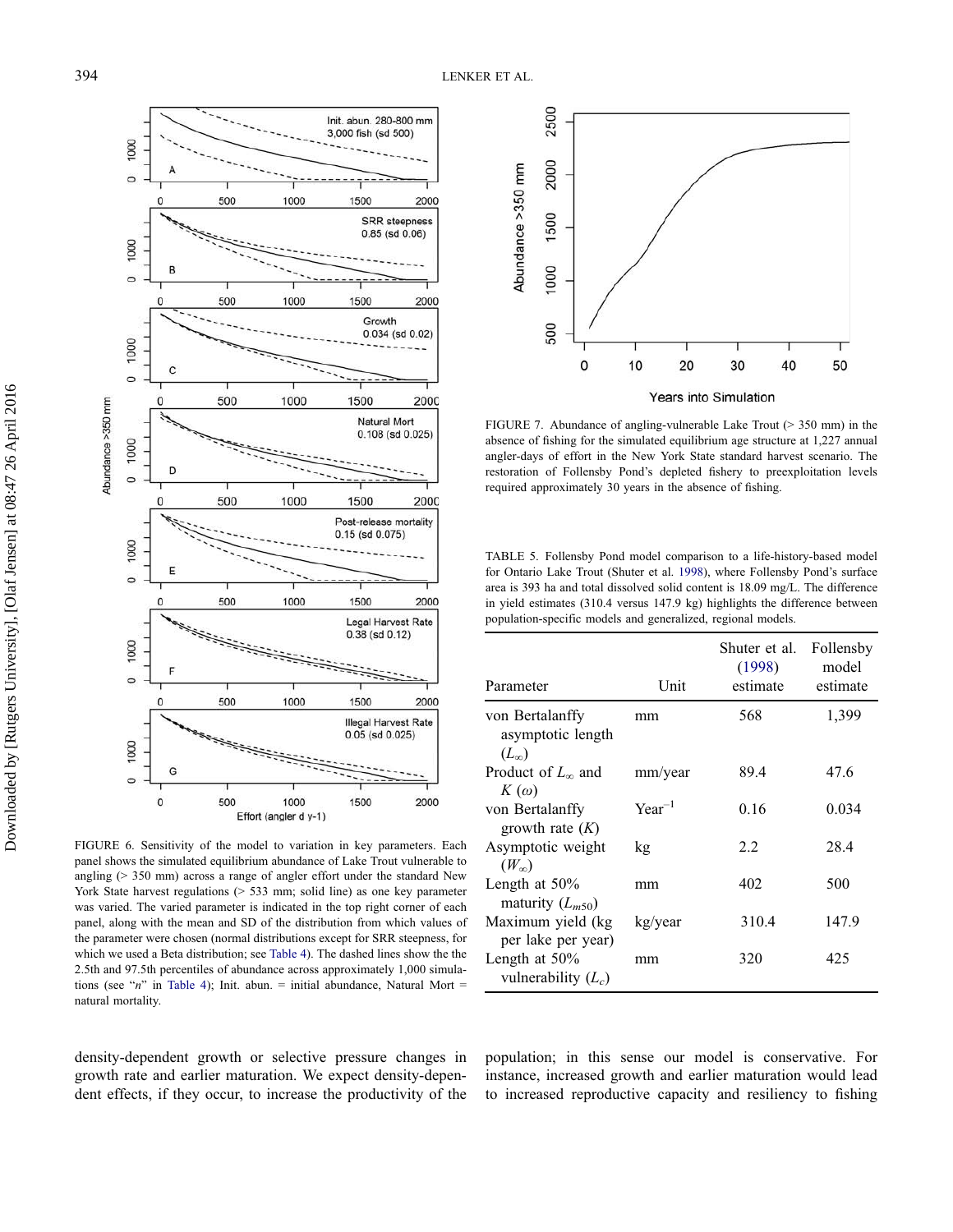pressure (Johnston and Post [2009](#page-11-21)). Our model does not include density-dependent growth, but some density dependence is captured by the Beverton–Holt SRR, which allows for an increase in per capita recruitment at lower stock size. The point estimate of the stock–recruitment steepness parameter that we use in the model  $(z)$  is derived from a single population of Lake Trout (Myers et al. [1999\)](#page-12-7), and SRR steepness is notoriously difficult to estimate (Lee et al. [2012\)](#page-11-24). Other literature estimates for this parameter are considerably lower; for example, Nieland ([2006;](#page-12-20) cited by Hansen et al. [2010](#page-11-25)) and Shuter et al. ([1998\)](#page-12-11) estimate recruitment corresponding to steepness parameters of 0.59 and 0.62, respectively. The Nieland [\(2006](#page-12-20)) and Shuter et al. [\(1998](#page-12-11)) estimates fall towards the tail of the parameter distribution considered in the sensitivity analysis; thus, some lower but plausible steepness values may be underrepresented in our sensitivity analysis. If SRR steepness is less than 0.86, spawning biomass will produce fewer recruits than currently predicted at low levels of abundance and the population will be less resilient to harvest.

Our model also does not consider how fishing effort may change in response to changes in fishing quality. In the absence of explicit controls on effort, we expect high initial effort due to high fishery quality and the novelty of a previously closed area; this high initial effort would eventually decline with diminishing catch rates and length at capture (Johnson and Carpenter [1994;](#page-11-3) Post et al. [2008](#page-12-21)). This decline in effort could be at least partially offset by increasing catchability if the Follensby Lake Trout population follows the inverse relationship established between abundance and catchability in Ontario Lake Trout lakes (Shuter et al. [1998\)](#page-12-11). If this is the case, catchability will increase as abundance declines and surviving Lake Trout will be more susceptible to harvest per unit of fishing effort. Our results suggest that this pattern could result in sharp thresholds in the population response to fishing, which would be a significant management concern.

Monitoring changes in growth and maturation should be a priority for resource managers and would allow model-generated predictions and management recommendations to be refined. In particular, we advise that future research focus on refining estimated abundance, natural mortality, growth, and maturation schedule by capturing additional Lake Trout during the spawning period, continued tagging and recapture of fish for the mark–recapture analysis, and dissecting accidental mortalities for additional information on age, gender, and maturity.

We used a 5% poaching rate for all management scenarios, but work in Lake Michigan suggests that noncompliance varies with the restrictiveness of the regulation. Caroffino ([2013\)](#page-11-26) found that restrictive slot limits were associated with much higher noncompliance rates than minimum size limits, under which a greater percentage of catch was legal harvest. If the same trend in noncompliance rates applies to Follensby Pond, we would expect poaching to be higher under the relatively restricted regulations of catch and release, trophy length, maximum size limit, and exploited slot limit than under either the minimum size limit or the protected slot limit. Higher poaching rates would cause a greater decline in size structure and abundance than currently predicted at a given effort level.

Given that the fishery quality in Follensby Pond can be substantially degraded by levels of effort that are consistent with those observed on other nearby Adirondack lakes, controlling effort may be essential for preserving the unique and potentially valuable characteristics of this fishery. Controlling angling quality by stocking or other production-related techniques often results in higher lakewide effort but not higher angling quality or CPUE. Restricting effort by limited entry is therefore more likely to result in high angling quality than is stocking on heavily exploited lakes (Cox and Walters [2007](#page-11-27)). While there is widespread use of limited-entry systems for big game hunting, the same effort controls are rarely used for recreational fisheries in the northeastern United States. However, this type of effort limitation regulation is used to manage fishing in other regions, such as in the St. John River in New Brunswick for Atlantic Salmon Salmo salar (Cox and Walters [2007](#page-11-27)) and in Central Europe by holders of private fishing rights (Arlinghaus [2006\)](#page-11-28). Limited-entry permits may be essential for maintaining a high-quality self-sustaining Lake Trout fishery at Follensby Pond and similarly situated areas. The cost of restoring an overfished Lake Trout fishery is high as fishery managers must prohibit or significantly reduce Lake Trout fishing pressure for several decades because of this species' long life and late sexual maturity [\(Figure 7](#page-9-1)).

We studied the Follensby Pond population for approximately 2 years to parameterize our model. In contrast, some management regimes are based on decades of data in wellstudied systems, while less studied populations are often managed with more generalized, regional models. These generalized models allow management agencies to set lake-specific harvest regulations without resource-intensive sampling and population modeling (Shuter et al. [1998](#page-12-11); Lester et al. [2003](#page-11-29)). According to the Shuter et al. ([1998\)](#page-12-11) regional Lake Trout model, Follensby Pond's population should support a harvest of 310.4 kg/year. In comparison, the Follensby model produced a maximum annual sustainable yield at 147.9 kg, assuming a harvest of all the legal-sized ( $\geq$  508 mm or 20 in) fish caught. The Follensby-specific estimate corroborates Healey's [\(1978](#page-11-30)) results suggesting that Lake Trout exploitation should not exceed 0.5 kg/ha. The 50% difference in yield between the lake-specific and generalized model estimates is likely because the Shuter model seems to be parameterized on exploited populations with faster growth than the Follensby Pond population. Harvesting the generalized model's suggested yield in Follensby Pond would severely reduce abundance and CPUE. However, given the resource investment required to create a population-specific model, the benefits might only outweigh the costs when the goal is to maintain or restore a particularly high-quality or special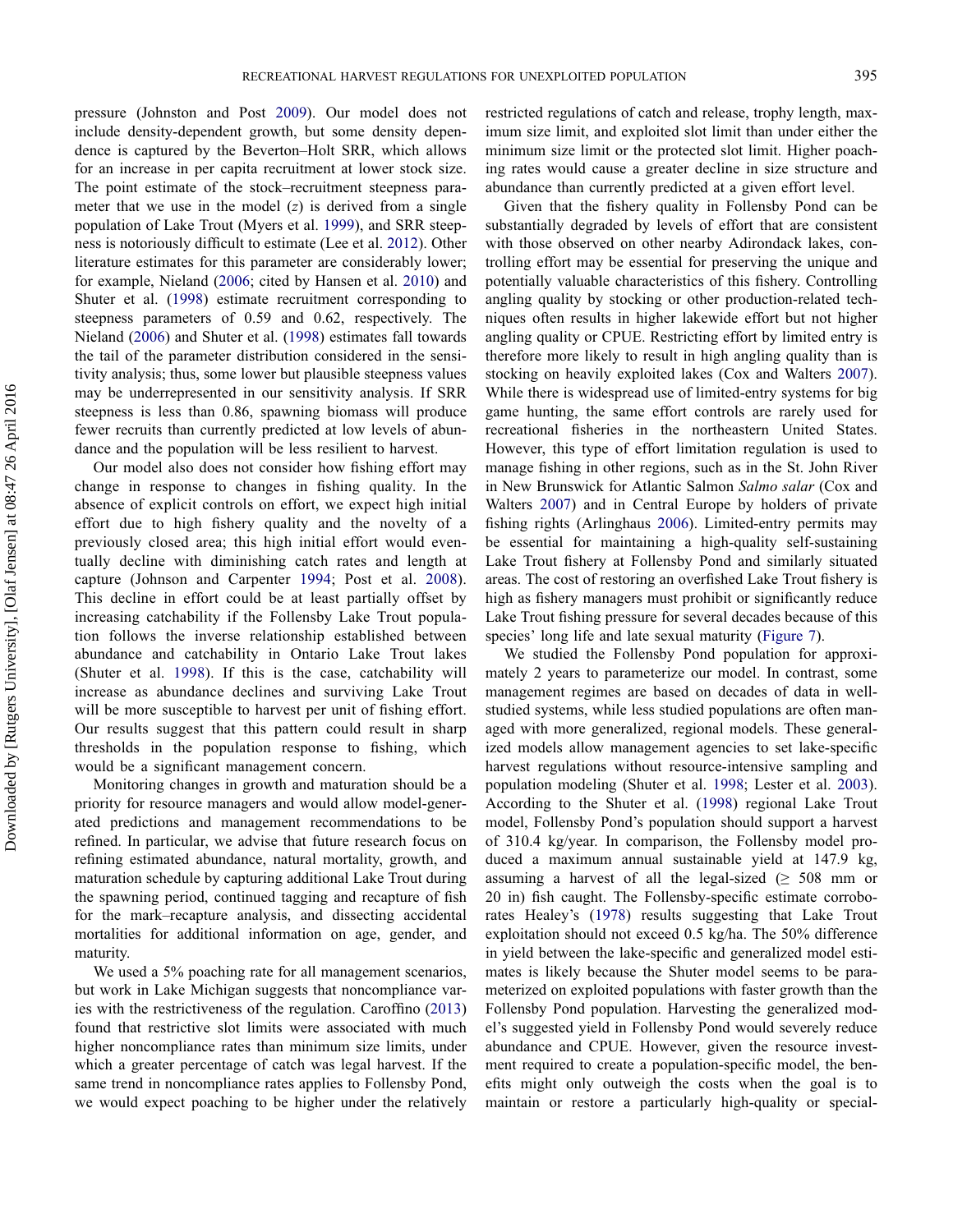interest fishery. We recommend that future research focus on this cost-benefit analysis so regulatory agencies can make both biologically and economically informed decisions.

#### ACKNOWLEDGMENTS

We would like to thank Jacob Ziegler, Nicola Craig, Raphaëlle Thomas, Curt Karboski, Matt Paufve, and Shannon Boyle for their support in the field. We would also like to thank the Adirondack Chapter of The Nature Conservancy for funding our study and Dirk Bryant, Mary Thill, Michael Carr, Michelle Brown, Rich Preall, Jon Fieroh, Daniel Josephson, and Clifford Kraft for their support and advice. And lastly, we would like to thank and acknowledge Tom Lake for always keeping one eye on the lake and the other on us. The mention of specific products does not constitute endorsement by the U.S. Government. This is contribution number 1991 to the Great Lakes Science Center.

#### REFERENCES

- <span id="page-11-28"></span>Arlinghaus, R. 2006. Overcoming human obstacles to conservation of recreational fishery resources, with emphasis on central Europe. Environmental Conservation 33:46–59.
- <span id="page-11-19"></span>Burr, J. M. 1997. Growth, density, and biomass of Lake Trout in arctic and subarctic Alaska. Pages 109-118 in J. B. Reynolds, editor. Fish ecology in Arctic North America. American Fisheries Society, Symposium 19, Bethesda, Maryland.
- <span id="page-11-26"></span>Caroffino, D. C. 2013. Angler compliance with Lake Trout length limit regulations in Great Lakes waters. North American Journal of Fisheries Management 33:1203–1209.
- <span id="page-11-1"></span>Connelly, N., and T. Brown. 2009a. New York statewide angler survey— 2007; report 1: angler effort and expenditures. New York State Department of Environmental Conservation, Division of Fish and Wildlife, Albany.
- <span id="page-11-17"></span>Connelly, N., and T. Brown. 2009b. New York statewide angler survey— 2007; report 2: angler characteristics, preferences, satisfaction, and opinion on management topics. New York State Department of Environmental Conservation, Division of Fish and Wildlife, Albany.
- <span id="page-11-14"></span>Connelly, N., and T. Brown. 2009c. New York statewide angler survey— 2007; report 3: estimated angler effort and expenditures in New York State counties. New York State Department of Environmental Conservation, Division of Fish and Wildlife, Albany.
- <span id="page-11-27"></span>Cox, S., and C. Walters. 2007. Maintaining quality in recreational fisheries: how success breeds failure in management of open-access sport fisheries. Pages 107-119 in T. J. Pitcher and C. E. Hollingworth, editors. Recreational fisheries: ecological, economic and social evaluation [online book]. Blackwell Scientific Publications, Oxford, UK.
- <span id="page-11-15"></span>Dare, M. R. 2003. Mortality and long-term retention of passive integrated transponder tags by spring Chinook Salmon. North American Journal of Fisheries Management 23:1015–1019.
- <span id="page-11-0"></span>Ditton, R. B., S. M. Holland, and D. K. Anderson. 2002. Recreational fishing as tourism. Fisheries 27(3):17–24.
- <span id="page-11-23"></span>Enberg, K., C. Jørgensen, E. S. Dunlop, Ø. Varpe, D. S. Boukal1, L. Baulier, S. Eliassen, and M. Heino. 2012. Fishing-induced evolution of growth: concepts, mechanisms and the empirical evidence. Marine Ecology 33:1–25.
- <span id="page-11-20"></span>Gallucci, V. F., and T. J. Quinn. 1979. Reparameterizing, fitting, and testing a simple growth model. Transactions of the American Fisheries Society 108:14–25.
- <span id="page-11-10"></span>Giroux, P. 2003. Assessment of Lake Trout (Salvelinus namaycush) stocks and an evaluation of netting and analysis techniques in Chapman, Augier,

Pinkut, Taltapin, and Doris lakes, BC. Ministry of Water, Land and Air Protection, Fish and Wildlife, Skeena Fisheries Report SK-143, Smithers, British Columbia.

- <span id="page-11-4"></span>Gunn, J. M., and R. Sein. 2000. Effects of forestry roads on reproductive habitat and exploitation of Lake Trout (Salvelinus namaycush) in three experimental lakes. Canadian Journal of Fisheries and Aquatic Sciences 57(Supplement 2):97–104.
- <span id="page-11-12"></span>Hansen, M. J., N. A. Nate, C. C. Krueger, M. S. Zimmerman, H. G. Kruckman, and W. W. Taylor. 2012. Age, growth, survival, and maturity of Lake Trout morphotypes in Lake Mistassini, Quebec. Transactions of the American Fisheries Society 141:1492–1503.
- <span id="page-11-25"></span>Hansen, M. J., D. Schill, J. Fredericks, and A. Dux. 2010. Salmonid predator–prey dynamics in Lake Pend Oreille, Idaho, USA. Hydrobiologia 650:85–100.
- <span id="page-11-9"></span>He, J. X., and D. J. Stewart. 2001. Age and size at first reproduction of fishes: predictive models based only on growth trajectories. Ecology 82:784–791.
- <span id="page-11-30"></span>Healey, M. 1978. The dynamics of exploited Lake Trout populations and implications for management. Journal of Wildlife Management 42:307–328.
- <span id="page-11-16"></span>Hockersmith, E. E., W. D. Muir, S. G. Smith, and B. P. Sandford. 2003. Comparison of migration rate and survival between radio-tagged and PITtagged migrant yearling Chinook Salmon in the Snake and Columbia rivers. North American Journal of Fisheries Management 23:404–413.
- <span id="page-11-6"></span>Jenke, J. 2002. A guide to good otolith cutting. Department of Fisheries, Fisheries Research Report 141, North Beach, Western Australia, Australia.
- <span id="page-11-18"></span>Jensen, O. P., D. J. Gilroy, Z. Hogan, B. C. Allen, T. R. Hrabik, B. C. Weidel, S. Chandra, and M. J. Vander Zanden. 2009. Evaluating recreational fisheries for an endangered species: a case study of Taimen, Hucho taimen, in Mongolia. Canadian Journal of Fisheries and Aquatic Sciences 66:1707–1718.
- <span id="page-11-3"></span>Johnson, B. M., and S. R. Carpenter. 1994. Functional and numerical responses: a framework for fish-angler interactions? Ecological Applications 4:808–821.
- <span id="page-11-21"></span>Johnston, F. D., and J. R. Post. 2009. Density-dependent life-history compensation of an iteroparous salmonid. Ecological Applications 19:449–467.
- <span id="page-11-5"></span>Kaufman, S. D., E. Snucins, J. M. Gunn, and W. Selinger. 2009. Impacts of road access on Lake Trout (Salvelinus namaycush) populations: regional scale effects of overexploitation and the introduction of Smallmouth Bass (Micropterus dolomieu). Canadian Journal of Fisheries and Aquatic Sciences 66:212–223.
- <span id="page-11-2"></span>Kearney, R. E. 2007. Recreational fishing: value is in the eye of the beholder. Pages 17–33 in T. J. Pitcher and C. E. Hollingworth, editors. Recreational fisheries: ecological, economic and social evaluation [online book]. Blackwell Scientific Publications, Oxford, UK.
- <span id="page-11-8"></span>Keller, M., K. D. Smith, and R. W. Rybicki. 1990. Review of salmon and trout management in Lake Michigan. Michigan Department of Natural Resources, Fisheries Division, Fisheries Special 14, Charlevoix.
- <span id="page-11-11"></span>Lavigne, M., M. Lucotte, and S. Paquet. 2010. Relationship between mercury concentration and growth rates for Walleyes, Northern Pike, and Lake Trout from Quebec lakes. North American Journal of Fisheries Management 30:1221–1237.
- <span id="page-11-22"></span>Law, R. 2000. Fishing, selection, and phenotypic evolution. ICES Journal of Marine Science Journal du Conseil 57:659–668.
- <span id="page-11-24"></span>Lee, H.-H., M. N. Maunder, K. R. Piner, and R. D. Methot. 2012. Can steepness of the stock–recruitment relationship be estimated in fishery stock assessment models? Fisheries Research 125–126:254–261.
- <span id="page-11-29"></span>Lester, N. P., T. R. Marshall, K. Armstrong, W. I. Dunlop, and B. Ritchie. 2003. A broad-scale approach to management of Ontario's recreational fisheries. North American Journal of Fisheries Management 23:1312–1328.
- <span id="page-11-13"></span>Loftus, A. J., W. W. Taylor, and M. Keller. 1988. An evaluation of Lake Trout (Salvelinus namaycush) hooking mortality in the upper Great Lakes. Canadian Journal of Fisheries and Aquatic Sciences 45:1473–1479.
- <span id="page-11-7"></span>Mace, P. M., and I. Doonan. 1988. A generalised bioeconomic simulation model for fish population dynamics. New Zealand Fisheries Assessment Research Document 88/4.